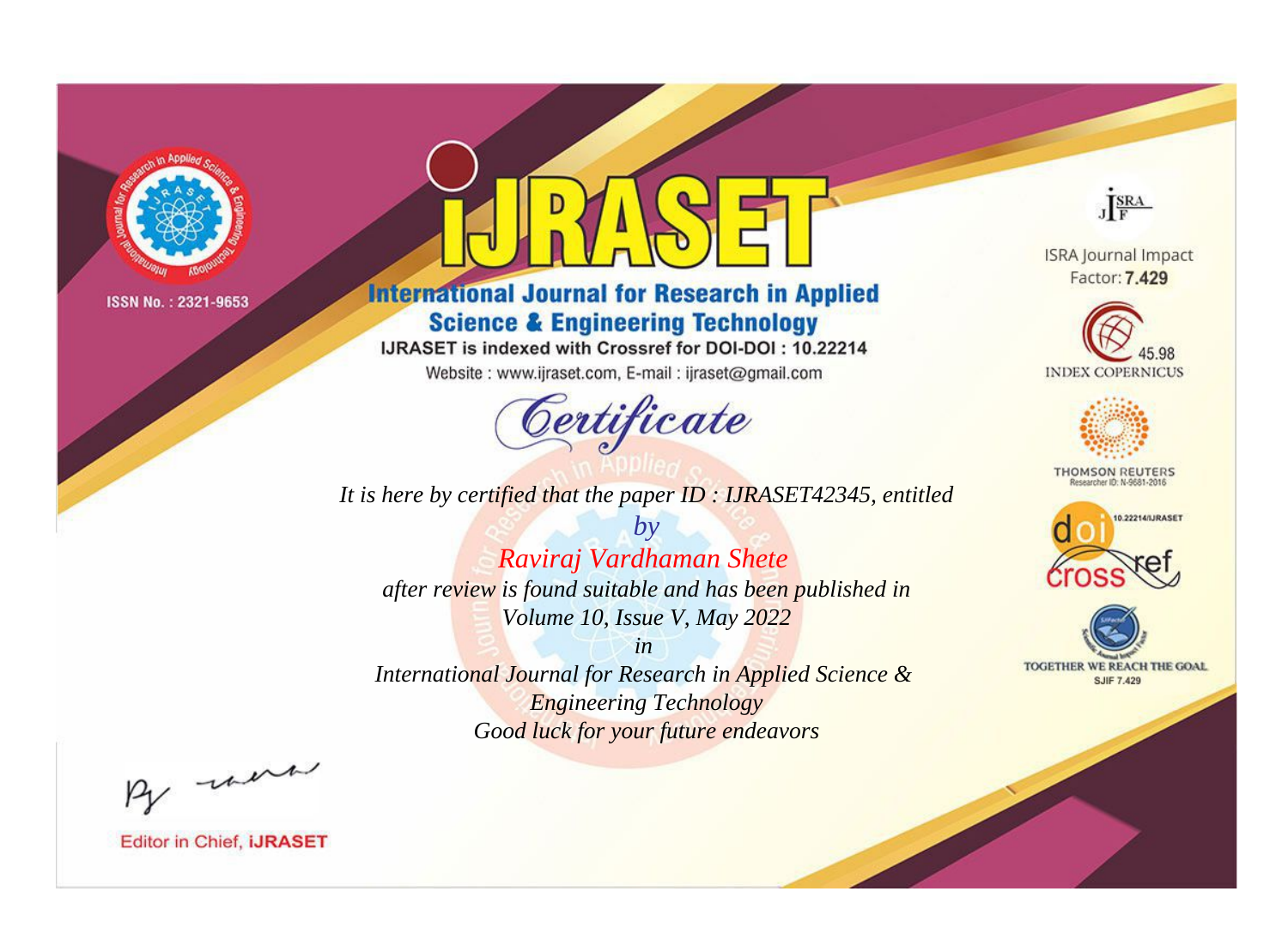

## **International Journal for Research in Applied Science & Engineering Technology**

IJRASET is indexed with Crossref for DOI-DOI: 10.22214

Website: www.ijraset.com, E-mail: ijraset@gmail.com

# Certificate

JERA

**ISRA Journal Impact** Factor: 7.429





**THOMSON REUTERS** 





*It is here by certified that the paper ID : IJRASET42345, entitled*

*by Sangharsh Sunil Patil after review is found suitable and has been published in Volume 10, Issue V, May 2022*

*in* 

*International Journal for Research in Applied Science & Engineering Technology Good luck for your future endeavors*

By now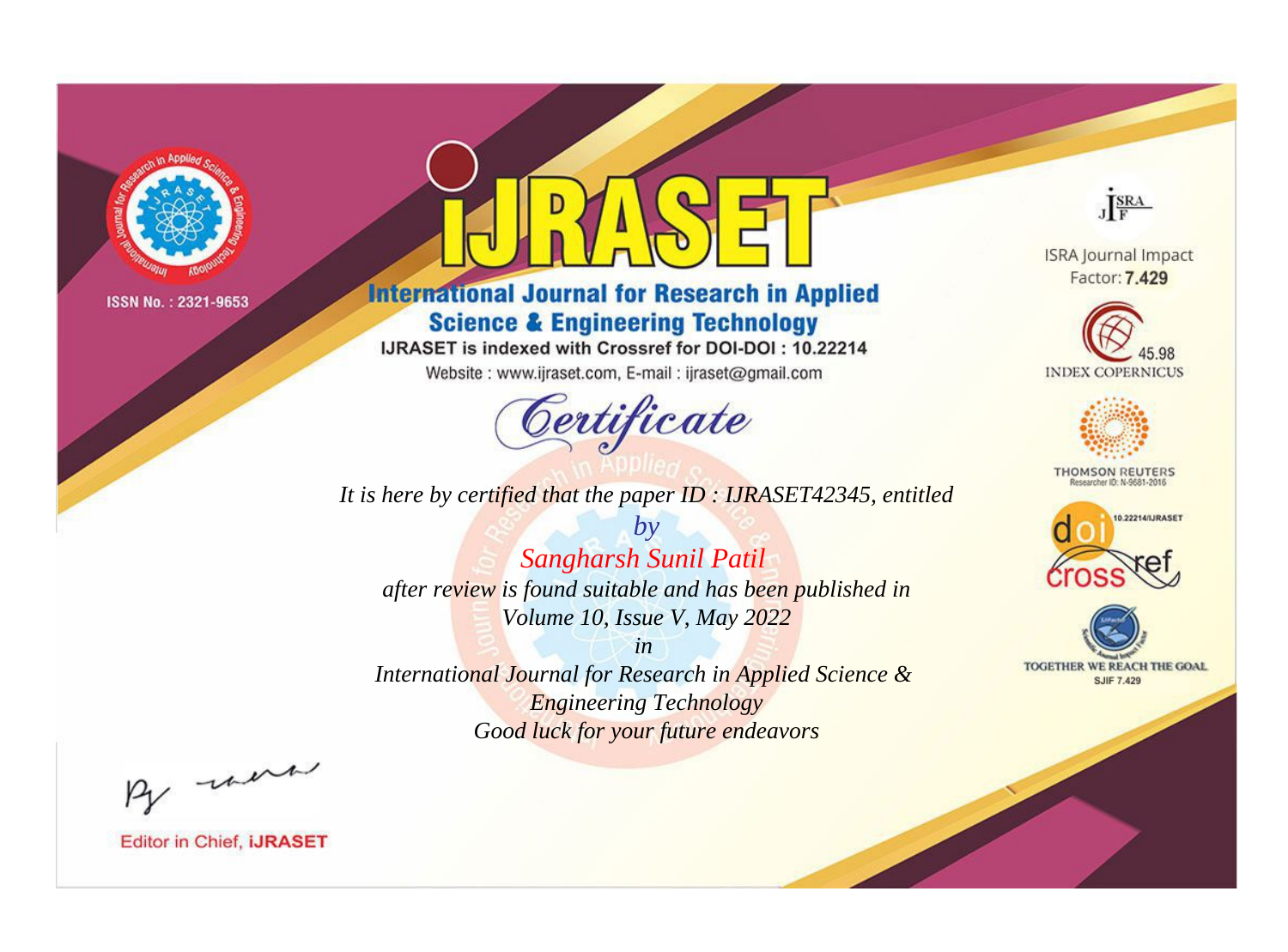

## **International Journal for Research in Applied Science & Engineering Technology**

IJRASET is indexed with Crossref for DOI-DOI: 10.22214

Website: www.ijraset.com, E-mail: ijraset@gmail.com

# Certificate



**ISRA Journal Impact** Factor: 7.429





**THOMSON REUTERS** 



TOGETHER WE REACH THE GOAL **SJIF 7.429** 

It is here by certified that the paper ID: IJRASET42345, entitled

 $by$ Sarang Krushna Pujari after review is found suitable and has been published in Volume 10, Issue V, May 2022

 $in$ International Journal for Research in Applied Science & **Engineering Technology** Good luck for your future endeavors

By morn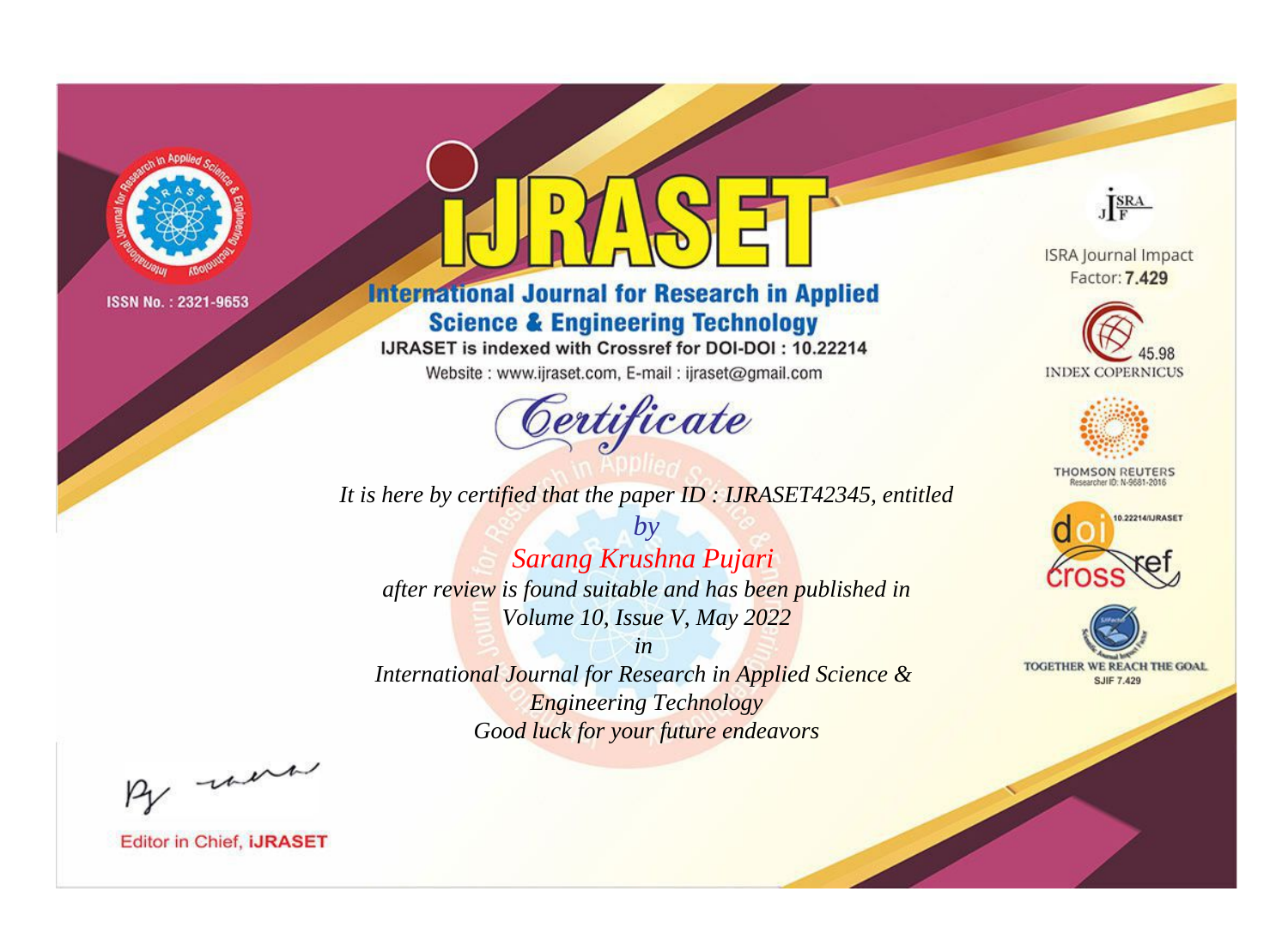

## **International Journal for Research in Applied Science & Engineering Technology**

IJRASET is indexed with Crossref for DOI-DOI: 10.22214

Website: www.ijraset.com, E-mail: ijraset@gmail.com

# Certificate

JERA

**ISRA Journal Impact** Factor: 7.429





**THOMSON REUTERS** 



TOGETHER WE REACH THE GOAL **SJIF 7.429** 

It is here by certified that the paper ID: IJRASET42345, entitled

 $by$ Pravin Raju Chougale after review is found suitable and has been published in Volume 10, Issue V, May 2022

 $in$ International Journal for Research in Applied Science & **Engineering Technology** Good luck for your future endeavors

By morn